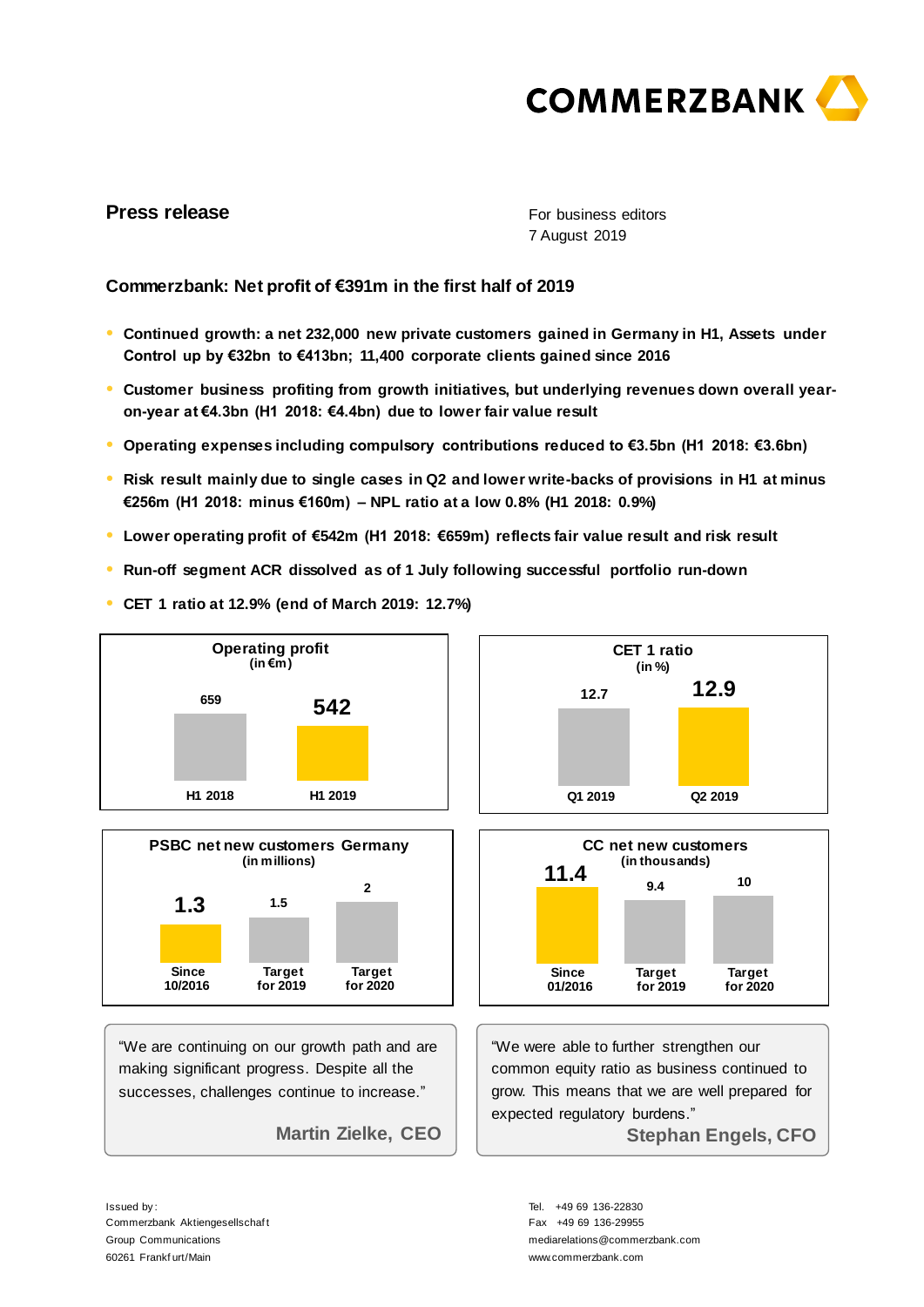

Page 2 |

In the first half of 2019, Commerzbank continued growth in customers and assets. In a very challenging environment, the Bank increased its net interest income by 9% thanks to the additional business in the core segments and generated higher underlying revenues in the customer business. Here, the contributions of new customers again played an important role in mitigating the headwind from negative interest rates, tight margins, and regulatory requirements. However, the progress in the customer business was contrasted by a significantly lower fair value result in the Corporate Clients segment, especially in the second quarter. This led to lower revenues overall. In addition, the drag from the risk result was higher due to single cases in the second quarter and lower write-backs of provisions in the first half of the year. The non-performing loan (NPL) ratio was a low 0.8% (H1 2018: 0.9%). Operating costs have been reduced by 4% through active cost management and more selective strategic investments in growth and digitalisation. In addition to the continued growth in customers and assets, two other strategic milestones were reached. The run-off segment Asset & Capital Recovery (ACR) was dissolved with effect from 1 July 2019 thanks to the successful run-down of the non-strategic portfolios over the last few years. And the transformation of the headquarter has taken an important step forward. Since 1 July, IT and product areas have been working closely together under the name "Campus 2.0".

"We are continuing on our growth path and are making significant progress in our customer business. Despite all the successes we have made, challenges continue to increase for the industry and for us," said Martin Zielke, Chairman of the Board of Managing Directors of Commerzbank. "This might require further investments. And this is exactly what we are examining and assessing in our current strategy process."

**Group revenues** came to €4,285 million in the first half of 2019 (H1 2018: €4,395 million). Also adjusted for one-off effects revenues stood at €4,285 million, which was below the previous year (H1 2018: €4,376 million). This development was primarily due to the marked drop in the fair value result mainly in the Corporate Clients segment which was adversely affected by valuation effects and the lack of contributions from legacy portfolios. Progress in customer business was reflected in net interest income which was increased thanks to continued loan growth and lower funding costs. Revenues for the second quarter amounted to €2,129 million (Q2 2018: €2,178 million). Adjusted for one-off effects, they stood at €2,095 million (Q2 2018: €2,160 million).

**Operating expenses** including compulsory contributions were reduced in the first half of 2019 and amounted to €3,487 million (H1 2018: €3,576 million). This development is based on operating costs which were reduced to €3,150 million (H1 2018: €3,274 million; Q2 2019: €1,581 million; Q2 2018: €1,636 million). This was mainly due to the prioritisation of strategic investments. Meanwhile, compulsory contributions rose again by almost 12% compared to the first half of 2018 to €337 million (H1 2018: €302 million). The figure for the second quarter was €72 million (Q2 2018: €58 million).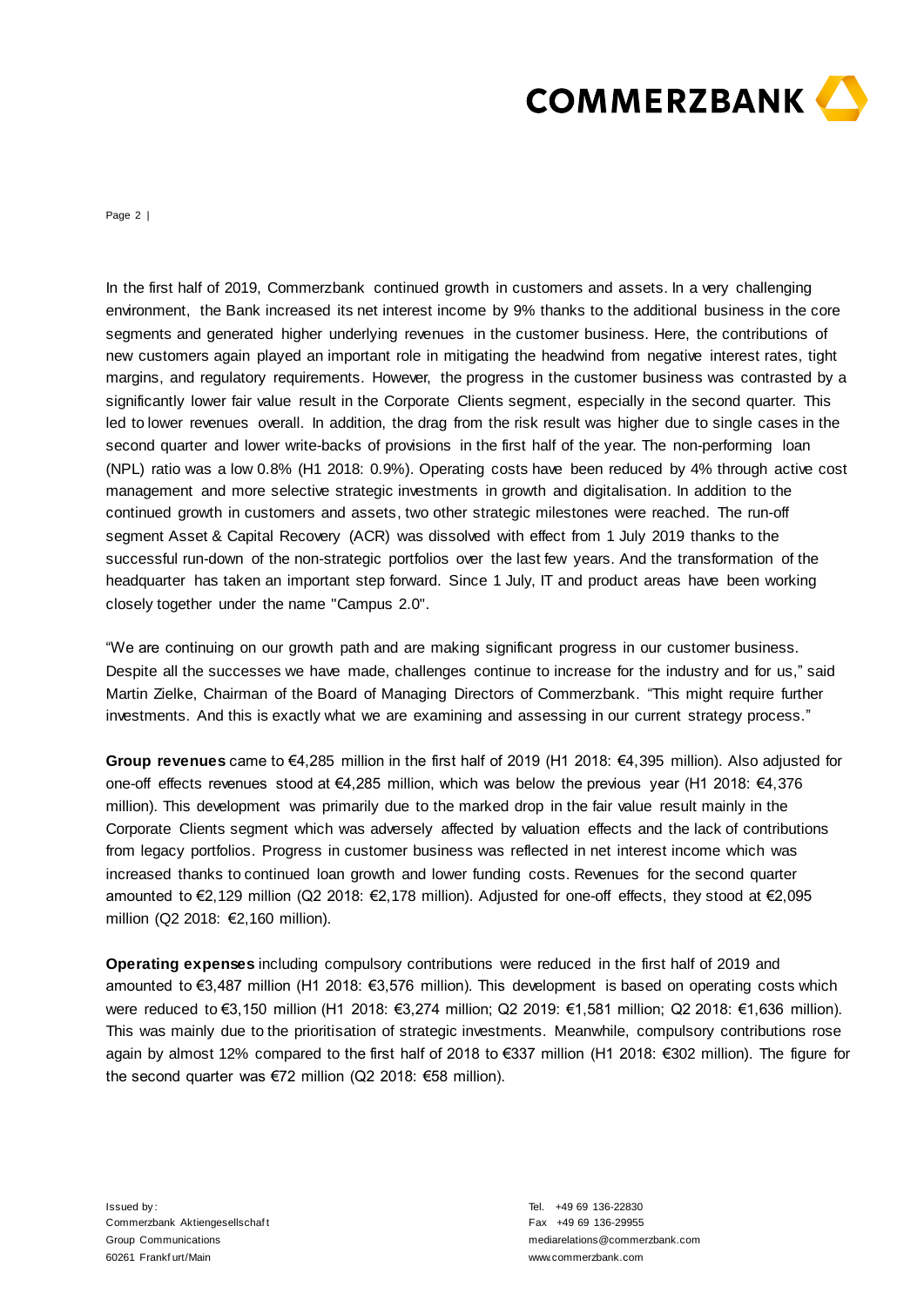

Page 3 |

The **risk result** was in line with expectations in the first half of the year and stood at minus €256 million (H1 2018: minus €160 million). The increase is attributable in particular to the second quarter which accounted for minus €178 million of this (Q2 2018: minus €82 million). The higher figures are due to single cases in the second quarter and lower write-backs of loan loss provisions in the first half of the year. Overall, the Bank's risk profile remains very healthy with a non-performing loan (NPL) ratio of 0.8%. This reflects the Bank's prudent lending standards and the resilient but generally weaker German economy.

In total, the Bank generated an **operating profit** of €542 million in the first six months (H1 2018: €659 million), including €298 million in the second quarter (Q2 2018: €401 million). Also in the second quarter, operating profit benefited from progress in the customer business and higher net interest income. Overall, the decrease was mainly due to the low fair value result and the higher risk result. The pre-tax profit came to €542 million (H1 2018: €689 million) in the first half of 2019. This was also impacted by the lower pre-tax profit for the discontinued business area Equity Markets & Commodities (EMC), which was around €30 million down on the previous year. Correspondingly, the **net result** attributable to Commerzbank shareholders stood at €391 million (H1 2018: €533 million). While the tax burden in the first quarter was comparatively high, the second quarter benefited from exceptionally low tax expenses of €20 million. In the second quarter, the net result stood at €271 million (Q2 2018: €272 million). **Earnings per share** came in at €0.31 in the first half (H1 2018: €0.43). The **net return on tangible equity** remained unchanged at 4.3% in the second quarter (Q2 2018: 4.3%).

## **Common Equity Tier 1 ratio rises to 12.9%**

The Bank strengthened its capital position despite continued growth in the second quarter. The **Common Equity Tier 1 ratio** (CET 1) rose to 12.9% at the end of June (end of March 2019: 12.7%). The ratio already includes a dividend accrual in line with the pay-out ratio for 2018. At the beginning of July 2019, the Bank also successfully optimised its capital structure and further strengthened its total capital with the issue of its inaugural additional tier 1 bond with a volume of US\$1 billion. **Risk-weighted assets (RWA)** were almost unchanged in the second quarter at €187 billion (end of March 2019: €185 billion). Risk-weighted assets for credit risks also remained at the same level as in the first quarter of 2019 despite increased lending volumes in the core business. This was mainly due to RWA management and lower currency effects. The **leverage ratio** still stood at a comfortable 4.5% at the end of June (end of March 2019: 4.5%). **Total assets** came to €518 billion (end of June 2018: €488 billion).

"In the second quarter, we were able to further strengthen our common equity ratio as business growth continued. This means that we are well prepared for the expected regulatory burdens like TRIM," said Stephan Engels, Chief Financial Officer of Commerzbank. "At the beginning of July, we also optimised our capital structure and further strengthened our total capital by issuing our first AT 1 bond which was significantly oversubscribed."

Issued by : Commerzbank Aktiengesellschaf t Group Communications 60261 Frankf urt/Main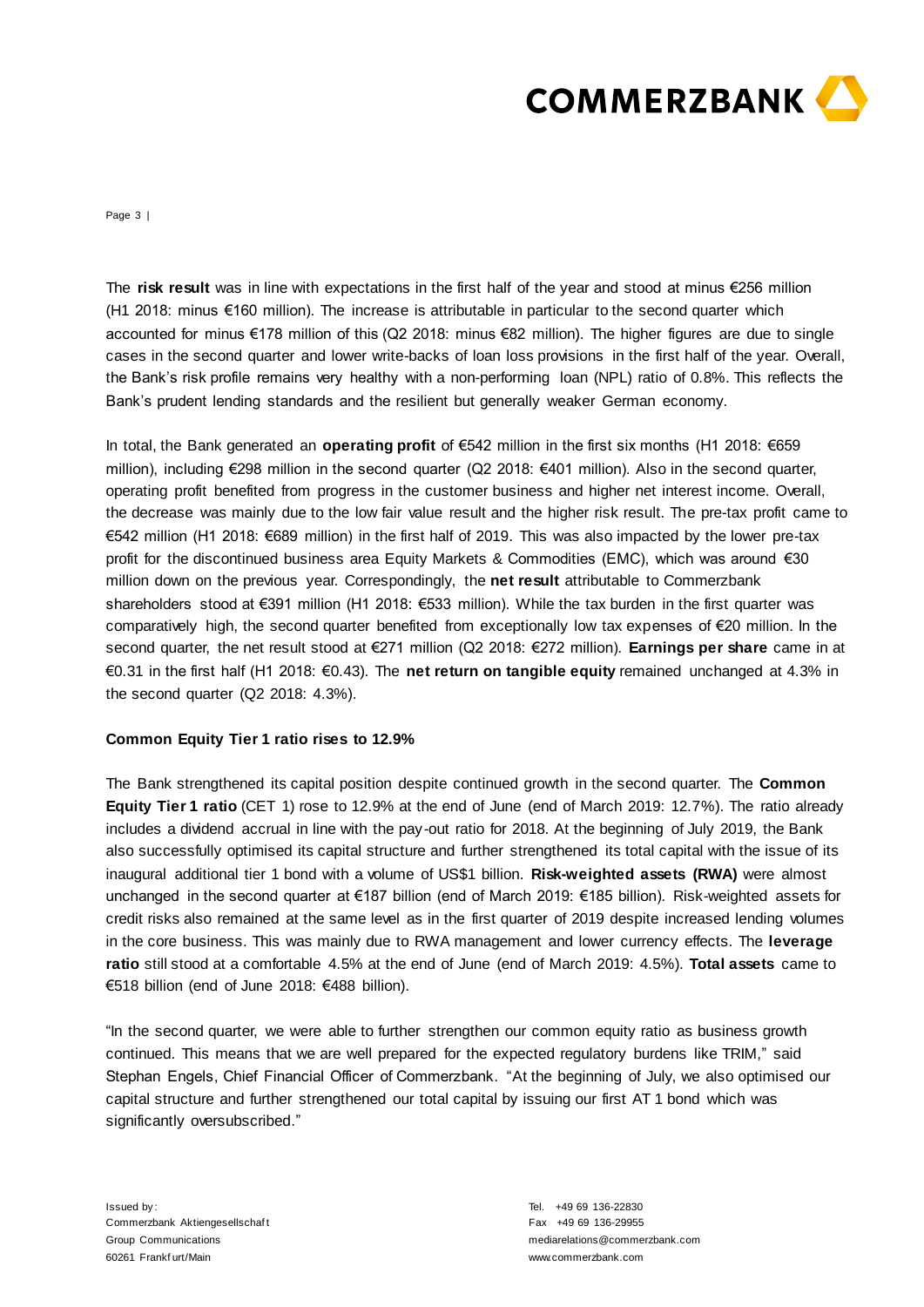

Page 4 |

## **Development of the segments**

The **Private and Small Business Customers** (PSBC) segment continued its growth in Germany and gained a net 232,000 new customers overall in the first half of the year (H1 2018: 145,000). In the second quarter, 108,000 net new customers joined the Bank. The segment therefore remained on track in terms of customer growth. The new customers provided additional business. Assets under Control in Germany rose by a further €32 billion in the first half of the year (increase in Q2 2019: €11 billion) to €413 billion (end of 2018: €381 billion). Hence, assets have risen by €77 billion since the end of 2016 and were therefore above the target of more than €400 billion for 2020. The loan book now amounts to over €100 billion. This forms a good basis for a further increase in net interest income. The portfolio volume in the mortgage lending business rose by a further €3.0 billion in the first half of 2019 (Q2: €1.6 billion) to €78.1 billion.

Following its continued growth, the segment increased its net interest income by more than 7% in the first six months of 2019 and thus compensated the sustained margin pressure. Revenues after adjustment for exceptional items improved slightly to €2,464 million (H1: €2,436 million). In the second quarter, underlying revenues rose year-on-year to €1,244 million (Q2 2018: €1,225 million).

Furthermore, the segment made progress on the cost side in the first half of the year despite higher compulsory contributions. The operating costs were reduced by €56 million to €1,743 million (H1 2018: €1,800 million). This more than compensated for the increase in compulsory contributions. The risk result improved slightly in the first half of the year to minus €100 million (H1 2018: minus €115 million), underlining the healthy risk profile. In sum, the segment improved its operating profit by 4.1% to €392 million (H1 2018: €377 million). The second quarter contributed €239 million (Q2 2018: €174 million) to this.

The **Corporate Clients** segment gained additional new corporate clients in what remained a difficult market environment. The segment has already brought 11,400 new clients on board since the beginning of 2016. Loan volumes increased by €6 billion in the first six months to €88 billion. Hence, the segment has already achieved its customer and loan growth targets for the end of 2020.

In the Corporate Clients segment, adjusted income increased in Mittelstand, International Corporates, and Financial Institutions and hence in all the directly customer-facing business areas. By contrast, Others was adversely affected by a lower result from hedging activities and portfolio management as well as the lack of revenues from legacy portfolios particularly in the second quarter of 2019. In addition, this area had benefited from a large individual transaction in the previous year. Consequently, the segment's underlying revenues were down overall in the first half at €1,668 million (H1 €1,775 million). The figure for the second quarter was €799 million (Q2 2018: €909 million).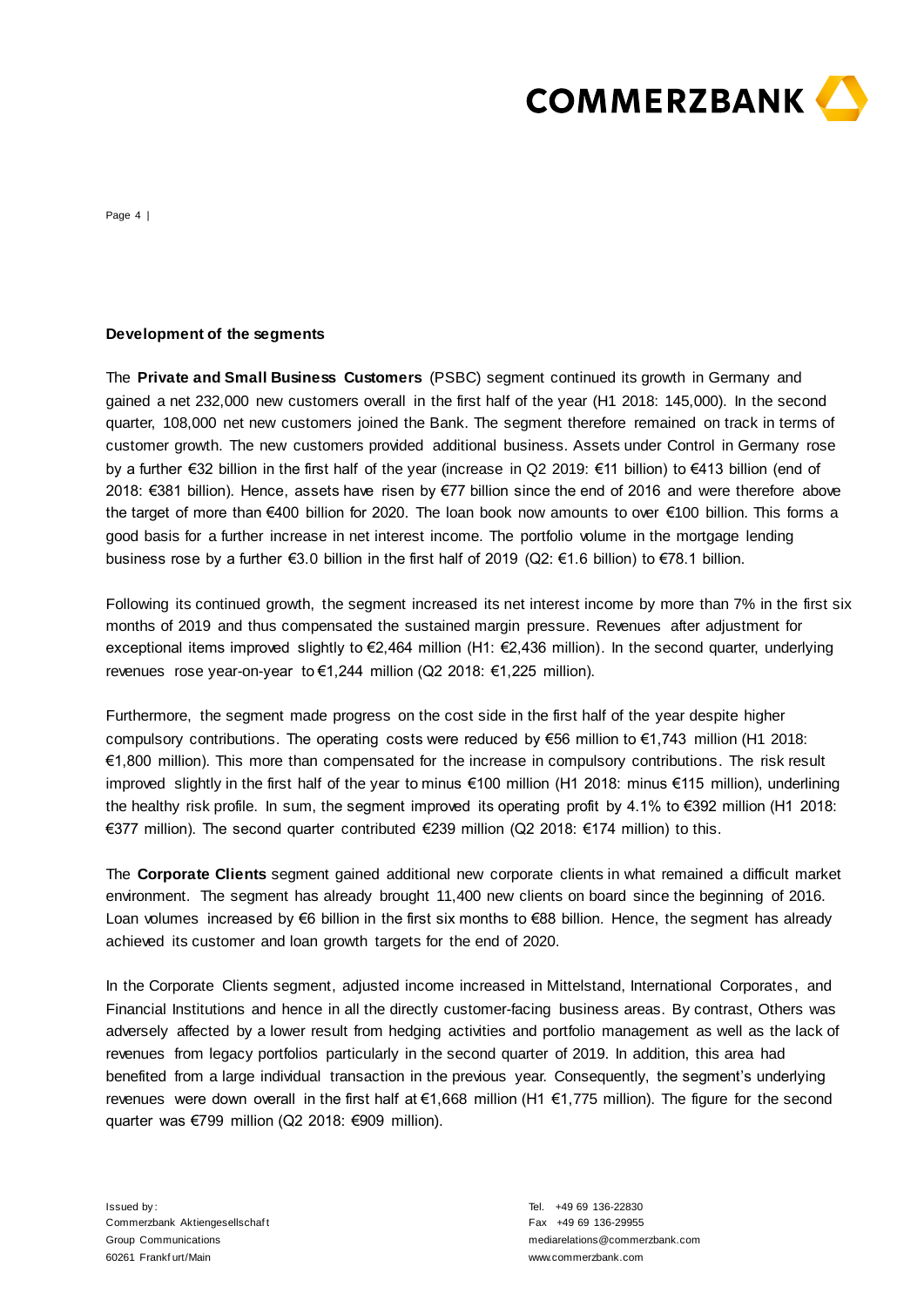

Page 5 |

While the segment's operating expenses were reduced to €1,238 million in the first six months (H1 2018: €1,282 million), the burdens from the risk result increased. The risk result came out at minus €155 million in the first half of the year (H1 2018: minus €60 million), in particular due to single cases in the second quarter and lower write-backs of provisions in the first half of the year. In total, the segment generated an operating profit of €142 million in the first half (H1 2018: €315 million). The figure for the second quarter was €22 million (Q2 2018: €218 million).

With the non-strategic portfolios successfully run-down, the Bank dissolved the **Asset & Capital Recovery** (ACR) segment with effect from 1 July 2019. The remaining portfolio volume of  $\epsilon$ 4.5 billion – including the segment's ship finance portfolio of now only around €200 million – was transferred to the Others & Consolidation segment. ACR recorded revenues of €79 million (H1 2018: €106 million) and generated an operating profit of €31 million in its last first half (H1 2018: €76 million).

## **Outlook**

The Bank will continue its growth strategy in 2019 and is expecting higher underlying revenues than in the previous year. Overall, the Bank expects a slight year-on-year increase in consolidated net income for the 2019 financial year, although this target has become significantly more ambitious given the earnings development in the first half of the year, the noticeable worsening of the macroeconomic situation, and the increasingly uncertain geopolitical situation. The Bank is targeting a Common Equity Tier 1 ratio of at least 12.75% by the end of 2019. The cost base should remain below €6.8 billion in 2019, while the drag from the risk result is expected to be at least €550 million. The Bank is planning to maintain a pay -out ratio for financial year 2019 at a level comparable to 2018.

**\*\*\*\*\***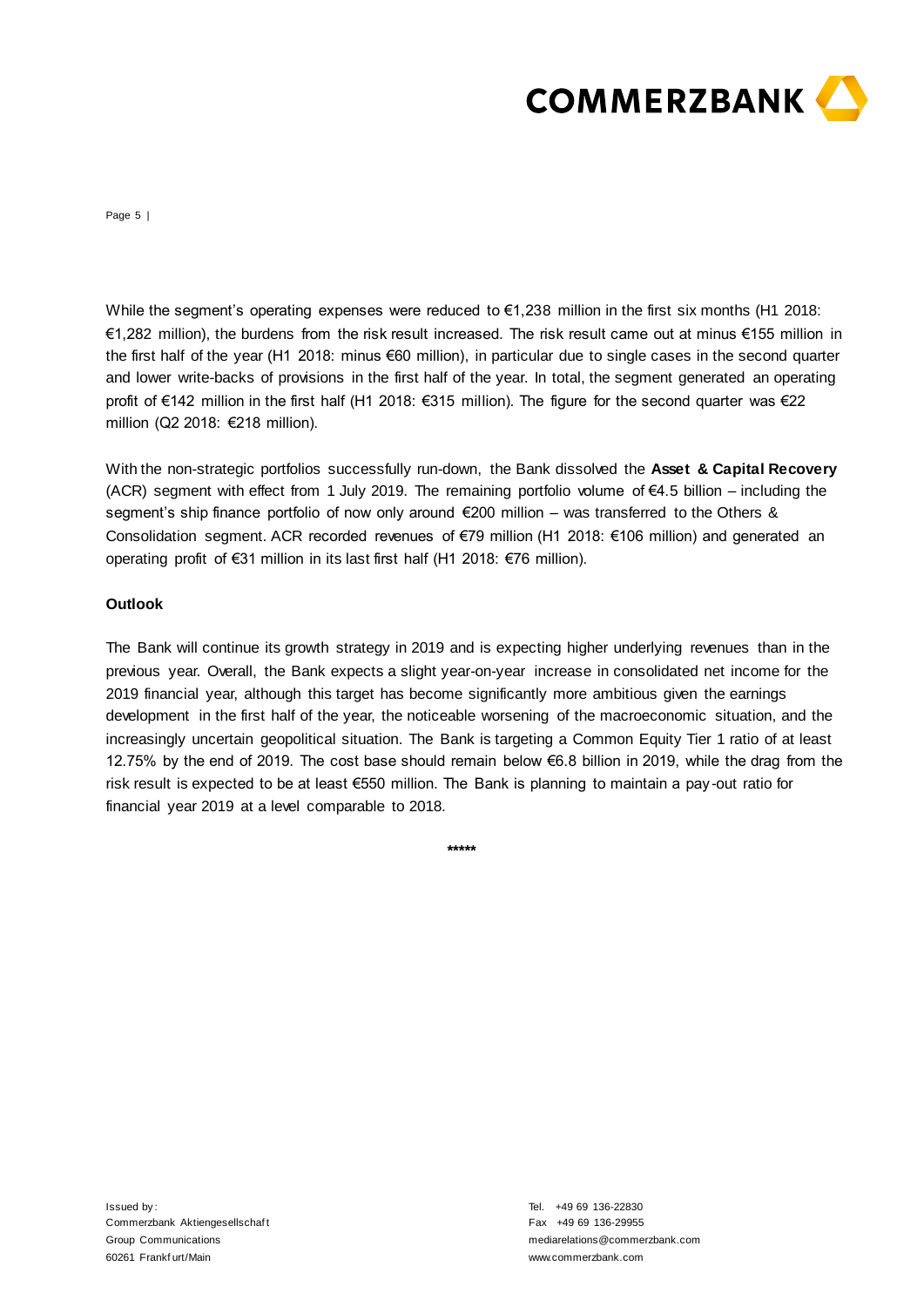

Page 6 |

|  |  | Financial figures at a glance |  |
|--|--|-------------------------------|--|
|--|--|-------------------------------|--|

| in $\epsilon$ m                                                                          | H1 19  | H1 18  | H1/19 vs<br>H1/18<br>in% | Q <sub>2</sub> 19 | Q <sub>2</sub> 18 | Q2/19 vs<br>Q2/18<br>in % | Q1 19 |
|------------------------------------------------------------------------------------------|--------|--------|--------------------------|-------------------|-------------------|---------------------------|-------|
| Net interest income                                                                      | 2,505  | 2,288  | 9.5                      | 1,274             | 1,190             | 7.1                       | 1,231 |
| Net commission income                                                                    | 1,507  | 1,565  | $-3.7$                   | 739               | 763               | $-3.2$                    | 768   |
| Net fair value*                                                                          | 113    | 403    | $-72.0$                  | 28                | 200               | $-85.8$                   | 85    |
| Other income                                                                             | 160    | 139    | 15.1                     | 88                | 25                | 254.3                     | 73    |
| Income before risk result                                                                | 4,285  | 4,395  | $-2.5$                   | 2,129             | 2,178             | $-2.2$                    | 2,156 |
| Revenues excl. exceptional<br>items                                                      | 4,285  | 4,376  | $-2.1$                   | 2,095             | 2,160             | $-3.0$                    | 2,190 |
| Operating expenses                                                                       | 3,150  | 3,274  | $-3.8$                   | 1,581             | 1,636             | $-3.4$                    | 1,569 |
| Compulsory contributions                                                                 | 337    | 302    | 11.5                     | 72                | 58                | 24.0                      | 265   |
| Risk result                                                                              | $-256$ | $-160$ | $-60.3$                  | $-178$            | -82               | $-115.6$                  | $-78$ |
| <b>Operating profit or loss</b>                                                          | 542    | 659    | $-17.7$                  | 298               | 401               | $-25.5$                   | 244   |
| Current pre-tax profit or loss<br>(discontinued operations)                              | -0     | 30     | $-99.1$                  | 19                | -12               | 260.9                     | $-19$ |
| Pre-tax profit or loss<br>(Group)                                                        | 542    | 689    | $-21.3$                  | 318               | 389               | $-18.2$                   | 225   |
| Taxes                                                                                    | 111    | 99     | 12.3                     | 20                | 94                | $-78.7$                   | 91    |
| <b>Minorities</b>                                                                        | 41     | 57     | $-28.6$                  | 27                | 23                | 16.5                      | 14    |
| <b>Consolidated profit or loss</b><br>attributable to<br><b>Commerzbank shareholders</b> | 391    | 533    | $-26.7$                  | 271               | 272               | $-0.3$                    | 120   |
| Earnings per share $(\epsilon)$                                                          | 0.31   | 0.43   |                          | 0.22              | 0.22              |                           | 0.10  |
| Cost/income ratio in operating<br>business excl. compulsory<br>contributions (%)         | 73.5   | 74.5   |                          | 74.2              | 75.1              |                           | 72.8  |
| Cost/income ratio in operating<br>business incl. compulsory<br>contributions (%)         | 81.4   | 81.4   |                          | 77.6              | 77.8              |                           | 85.1  |
| Operating RoTE (%)                                                                       | 4.1    | 5.1    |                          | 4.5               | 6.1               |                           | 3.7   |
| Net RoTE (%)                                                                             | 3.1    | 4.3    |                          | 4.3               | 4.3               |                           | 1.9   |
| Net RoE (%)                                                                              | 2.8    | 3.8    |                          | 3.9               | 3.9               |                           | 1.7   |
| CET 1 ratio, Basel 3 fully<br>loaded (%)                                                 | 12.9   | 13.0   |                          | 12.9              | 13.0              |                           | 12.7  |
| Leverage Ratio, Basel 3 fully<br>loaded (%)                                              | 4.5    | 4.5    |                          | 4.5               | 4.5               |                           | 4.5   |
| Total assets (€bn)                                                                       | 518    | 488    |                          | 518               | 488               |                           | 503   |

\* Net income from financial assets and liabilities measured at fair value through profit and loss

Issued by : Commerzbank Aktiengesellschaf t Group Communications 60261 Frankf urt/Main